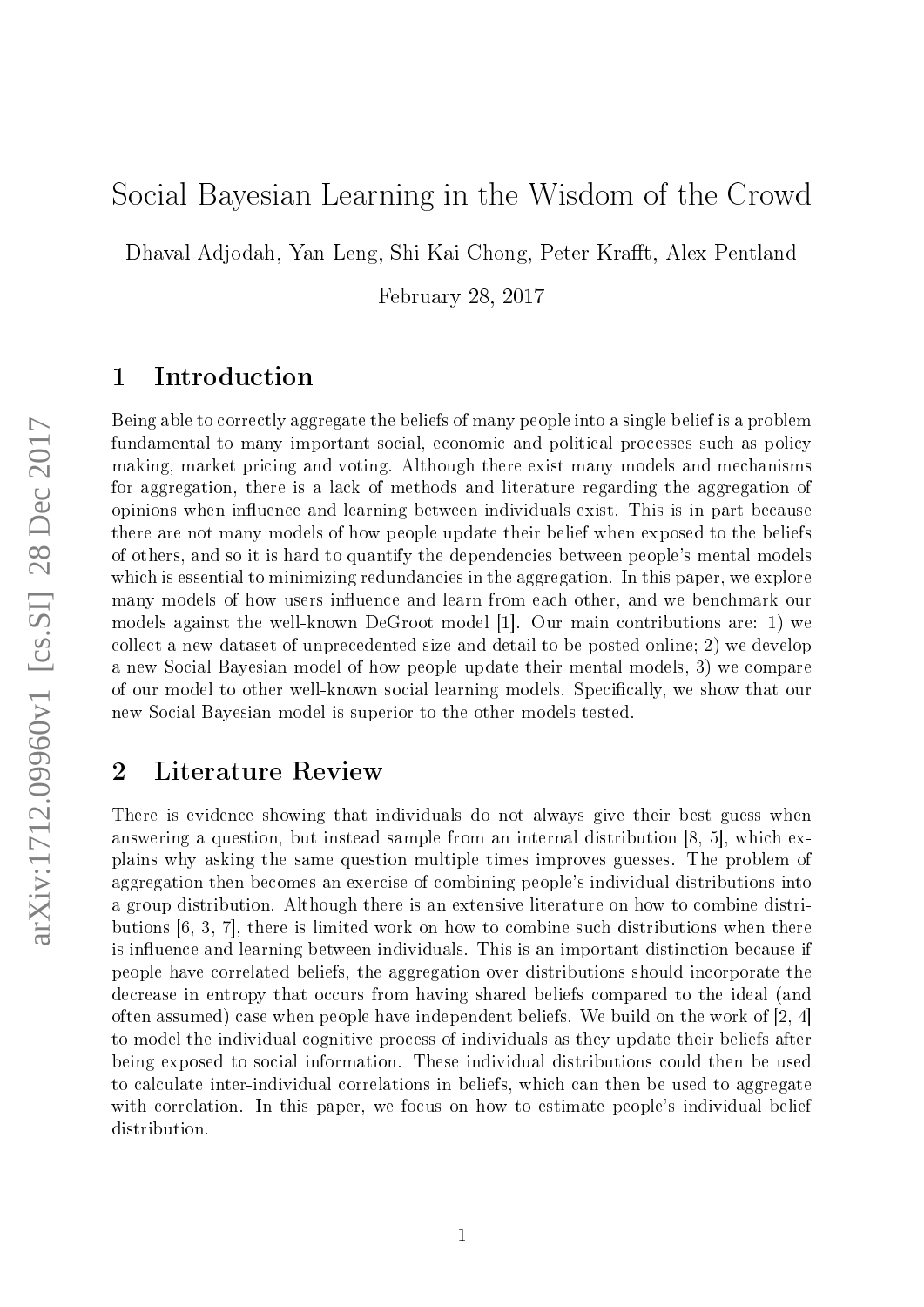### 3 Data

Over the span of 6 months, we ran 7 sequential and independent Wisdom of the Crowd (WoC) rounds of 2037 students (from several online classes) making 17420 price predictions of real financial assets (e.g. the S&P 500) over a period for 3 weeks each round. We collaborated with the crowdsourced stock rating website Vetr.com and designed the prediction process as follows: students go to our page and make a (pre-social) prediction of an instrument's price, then they are showed a histogram of their peer's predictions after which they make another (post-social) prediction. They have to provide confidence ratings and answers to surveys relating to their past experience in finance. Because the students are from a class, we also have their demographics, grades, and discussion forum data. Interestingly, we also have two rounds of prediction that happened during extraordinary market environments: the Brexit vote and Trump's election.

#### 4 Analysis & Results

Our new Social Bayesian model is based on the fact that we know each student's presocial and post-social predictions, and the exact histogram (of their peers' predictions) they are exposed to. This model updates individual belief about the price of an asset using social information as follows:

$$
P(post|SI, prior) = \frac{P(SI, prior|post)P(post)}{P(SI, prior)}
$$
  
= 
$$
\frac{P(SI|post)P(prior|post)P(post)}{P(SI, prior)}
$$
  
= 
$$
\frac{\frac{P(post|SI)P(SI)P(post|prior)P(prior)}{P(post)}}{P(SI, prior)}
$$
  
= 
$$
\frac{P(post|SI)P(SI)P(post|prior)P(prior)}{P(post)P(SI, prior)}
$$
  
= 
$$
\kappa \frac{P(post|SI)P(post|prior)}{P(post)}
$$

where  $\kappa$  is a constant,  $\kappa = \frac{P(SI)P(prior)}{P(mior S I)}$  $\frac{P(SI)P(prior)}{P(prior, SI)}$ , because all terms in  $\kappa$  are constant and known given *prior* and SI. post is the post-social prediction, prior is the pre-social prediction and SI is the mean of the social information. We only use Bayes theorem in this derivation. The only assumption we make (between the first and second step) is that  $SI$ and *prior* are conditionally independent on *post*. Because there are potential exogenous and indirect dependencies, we test the fit of our model under this assumption. We do so by numerically calculating the joint distributions: we first construct distributions from point estimates (each person's predictions) and we then discretize the distributions into several bins. We then calculate the Mean Absolute Error of how our model's postsocial prediction compares to the individual's actual post-social prediction. As we can see in Table 1, our Social Bayesian model outperforms the DeGroot model baseline. Additionally, we test our models against another class of models we built which are loosely Naive Bayesian [9] (because the likelihood is assumed to be the social information seen by a user) using 1) the mean or mode of the posterior distribution for the post-social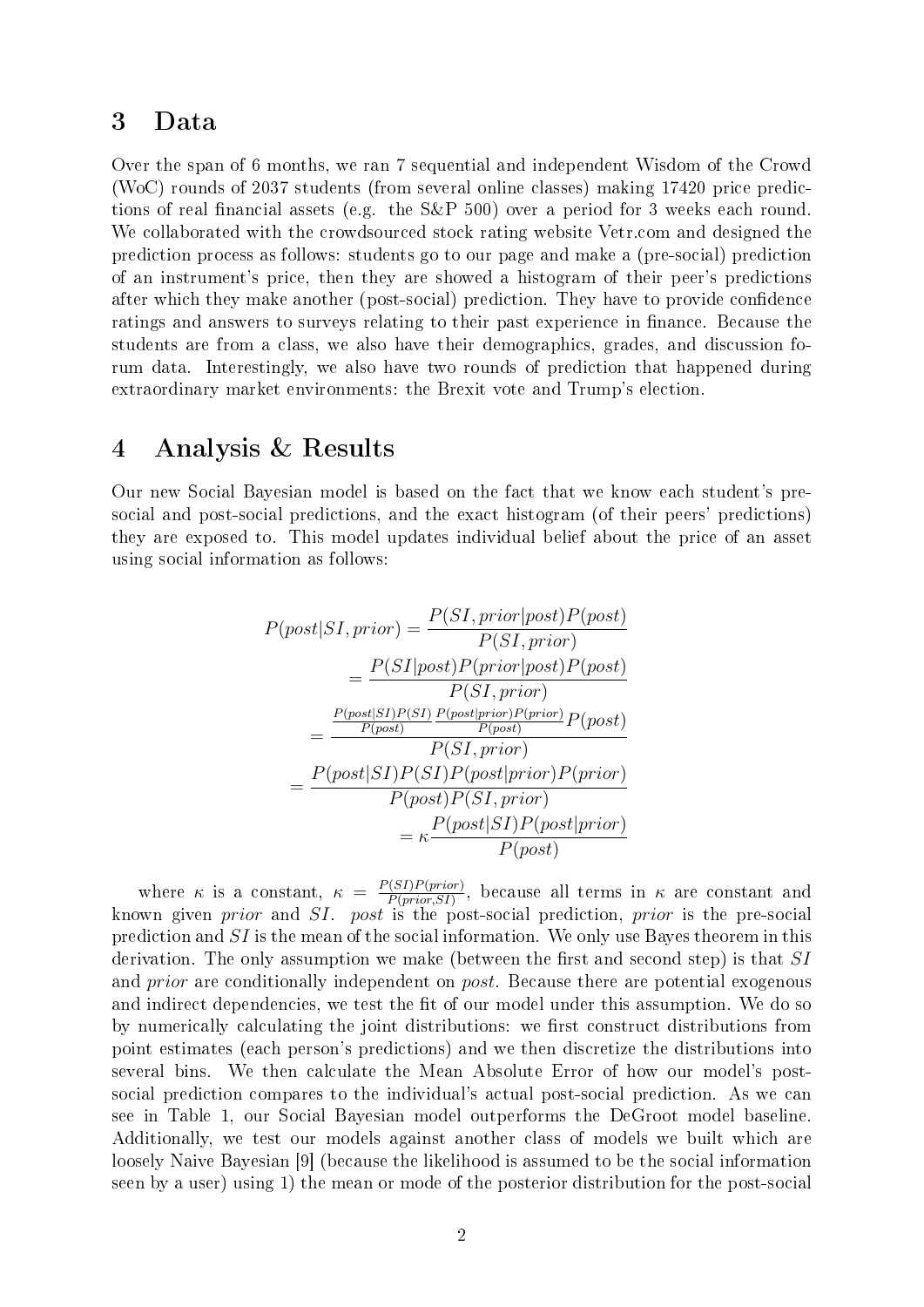|                 | Mean Absolute Error over Rounds |      |      |      |      |       |       |
|-----------------|---------------------------------|------|------|------|------|-------|-------|
|                 | 1                               | 2    | 3    | 4    | 5    | 6     | 7     |
| Normal Approx.  | 2.79                            | 6.03 | 2.21 | 2.10 | 1.42 | 2.73  | 2.75  |
| Em Mean Norm    | 3.37                            | 7.31 | 2.63 | 2.61 | 1.79 | 3.48  | 3.51  |
| Em Mean Uni     | 3.94                            | 7.39 | 2.87 | 2.41 | 1.79 | 3.04  | 3.49  |
| Em Mode Norm    | 3.38                            | 7.40 | 2.61 | 2.62 | 1.79 | 3.48  | 3.48  |
| Em Mode Uni     | 3.30                            | 6.62 | 2.49 | 2.51 | 1.60 | 2.89  | 3.37  |
| DeGroot         | 2.51                            | 5.27 | 1.94 | 1.86 | 1.24 | 2.62  | 2.29  |
| Prob. Learning  | 2.05                            | 5.23 | 1.97 | 1.69 | 1.21 | 2.47  | 2.32  |
| Social Bayesian | 1.52                            | 5.13 | 1.92 | 0.82 | 0.63 | 1.28  | 0.86  |
| Improvement     | 54.2                            | 10.5 | 2.0  | 87.7 | 58.9 | 122.3 | 147.1 |

Table 1: Model Comparison (all values are percentages)

prediction, 2) either an assumed normal or an empirical distribution for the likelihood (social histogram), and 3) either a normal or uniform distribution for the prior. Finally, we also try a simple probabilistic learning model where  $P(post) = P(SI \cap prior)$  $P(SI) * P(prior)$ .

As we can see in Figure 1, our newly developed Social Bayesian learning model clearly outperforms all the empirical models used in the literature in all rounds. We improve 54.2%, 10.5%, 2.0%, 87.7%, 58.9%, 122.3% and 147.1% over the best base models. The improvement is calculated using  $improv = \frac{error_{baseline} - error_{new}}{1 - error_{new}}$  $\frac{m_{baseline} = error_{new}}{1 - error_{baseline}}$ . This indicates that our Social Bayesian model is a better approximation to how people update their belief when exposed to the beliefs of others.

Because we now also have an accurate representation of people's belief (as opposed to the usual single point-estimates in WoC contexts), we could also estimate the correlations between each user's belief distribution using, for example, the Kullback-Leibler divergence. Using such measures of dependence, one could improve the WoC through a variety of means because one could now find users with beliefs that are too similar to each other (e.g. to reduce redudancy), or to find outliers who have very different beliefs (e.g. to remove inacurrate predictors).

Thus, our Social Bayesian formuation not only outperforms other models from literature, but it also allows us to construct a representation that can be used to calculate useful inter-individual correlations for improved aggregation.



Figure 1: Mean Absolute Error for Social Bayesian model vs. next best model